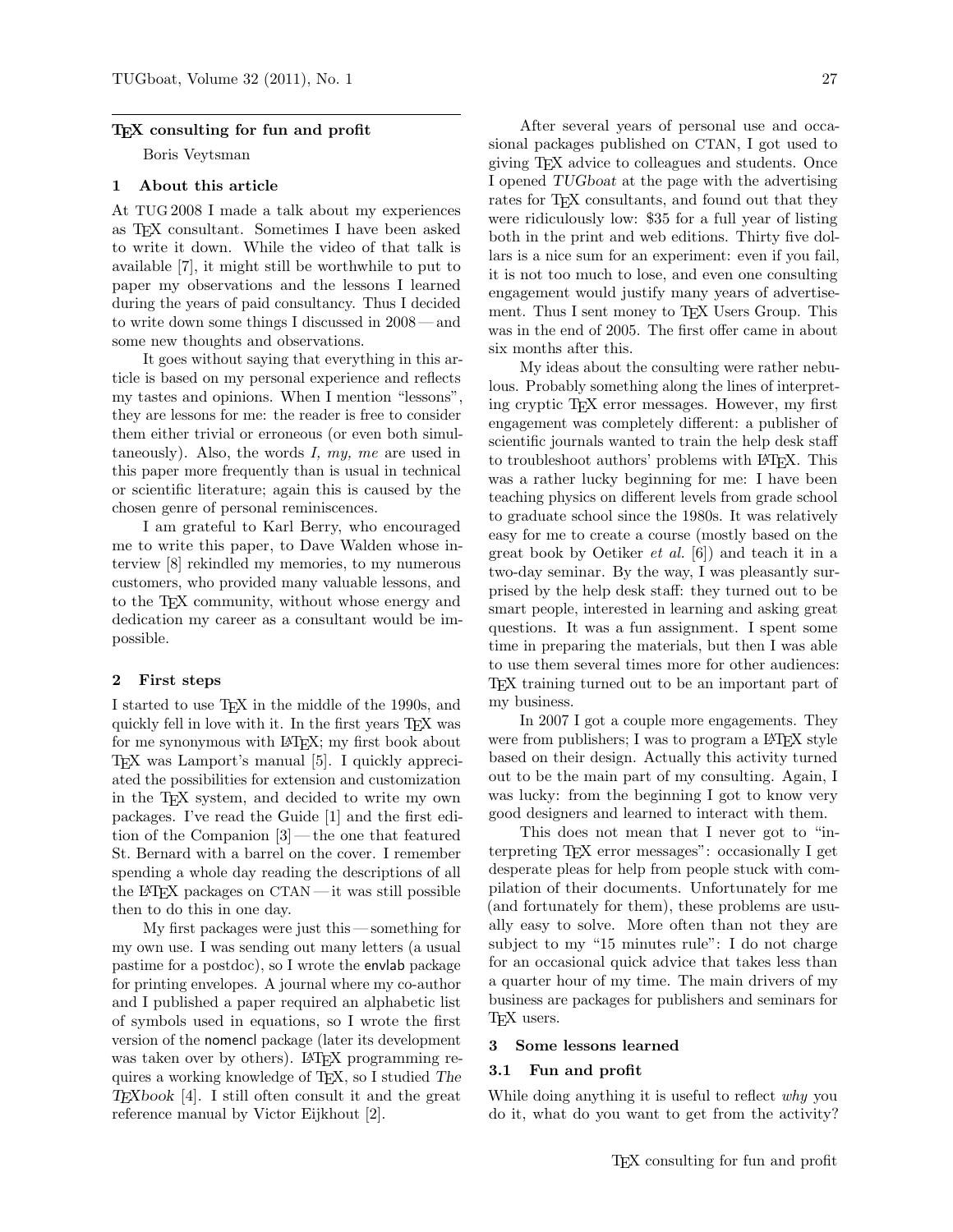The title of this article includes the words "fun and profit"; let us discuss them.

As to the profit, I found out that TEX consulting brings more than I thought when I sent these \$35 to TUG. It easily pays for travel to TUG conferences, for books about typography, fonts and typesetting etc. Even after these business expenses there is some money left. On the other hand, this consulting is definitely not something one would retire upon or quit the day job for. Of course, I never put much effort into expanding my business; the advertising budget is still dominated by the yearly TUGboat ad. I wanted this consulting to be a modestly paying hobby, and I got pretty much what I wanted.

The fun element is much more prominent in this business. I enjoy learning new stuff — and I learned a lot! I now program in T<sub>EX</sub> much better than I did when I wrote only for myself. I learned many odds and bits of typesetting: what do Hebrew books use for front matter page numbers, why Hans Straßer becomes HANS STRASSER in small caps font, what is the difference between early Tschichold and mature Tschichold, how many degrees are in the humanist axis tilt, and many other exciting things. If you like book-related trivia, consulting is a good way to collect it. Also, it is a good way to meet interesting people and get acquainted with many different businesses. Among my customers were editors, engineers, geologists, mathematicians, philosophers, physicians, publishers, statisticians, typographers,  $\dots$  — and I learned a bit from each of them.

# 3.2 Why T<sub>E</sub>X is not enough

While learning non-T<sub>E</sub>Xnical things is a part of the fun of consulting, it is also a requirement of the job. The customers rarely have purely T<sub>E</sub>Xnical problems: more often than not they want solutions for other aspects of their typesetting or even the general information processing work flow. If a consultant can help them with these, he or she becomes more valuable. For example, most customers expect you to edit their .bst files. They may or may not realize that the language there is completely different from  $TFX$  — you are supposed to know both. Similarly you should be ready to answer questions about graphics and graphics manipulation, typography, options for Ghostscript runs, and many other things.

Sometimes these questions become rather exotic. One of my customers wanted to put hyperlinks from the table of contents and the index into a PDF file. While the hyperref package, of course, would do this easily, the customer wanted to work with the PDF

created by quite different tools. An evening reading PDF specifications gave me the idea how to do this. This probably was as far from TEX as one can get on this job.

#### 3.3 People one meets

The success or failure of a consultant ultimately depends on the customers. Somehow I (almost always) met really good customers, and most of my projects were a pleasure. In this section I would like to talk about these customers.

Since I have no permission to name the names (and it would probably not be ethical for me to do so), I will talk about composite categories of the people I worked with.

I learned many things from the typographic designers. These are the people who write the specifications for the styles I coded. In the ideal case the designer understands the ways of T<sub>E</sub>X; unfortunately such designer is a rarity. Thus it is the job of a TEXnician to learn to understand the designers and follow their ideas. I was lucky to meet really good designers and to have a privilege to work with them.

Technical editors are the primary consumers of the code I wrote. A consultant has to learn how they work, what do they expect, their customs and conventions. The good and trusting communication with the editors is probably one of the most important things in this line of business.

Of course, another class of consumers is the authors. Most TEX-writing authors think that they know T<sub>E</sub>X, and some of them really do. For the author of a package they are the tireless testers and submitters of bug reports. No editor ever gives such stress test to my styles as an author wanting to use a dozen incompatible packages with it. The best author, of course, is the one who reads the manual. Unfortunately, many authors never bother to do this. I provide lifetime support for my packages; more often than not my answers to the queries include the phrase "as explained on page  $NN$  of the manual..." Still, it is worth remembering that we work for the authors, not the other way round.

A separate category is the self-publishing authors, i.e. the authors who are simultaneously editors and publishers of their works. Usually these are students preparing their theses for submission. In this case they have rather harsh deadlines and strict requirements for the output. Often they are very anxious whether they can satisfy these deadlines and requirements, so a part of the job is to reassure them that everything is going to be done in time and right.